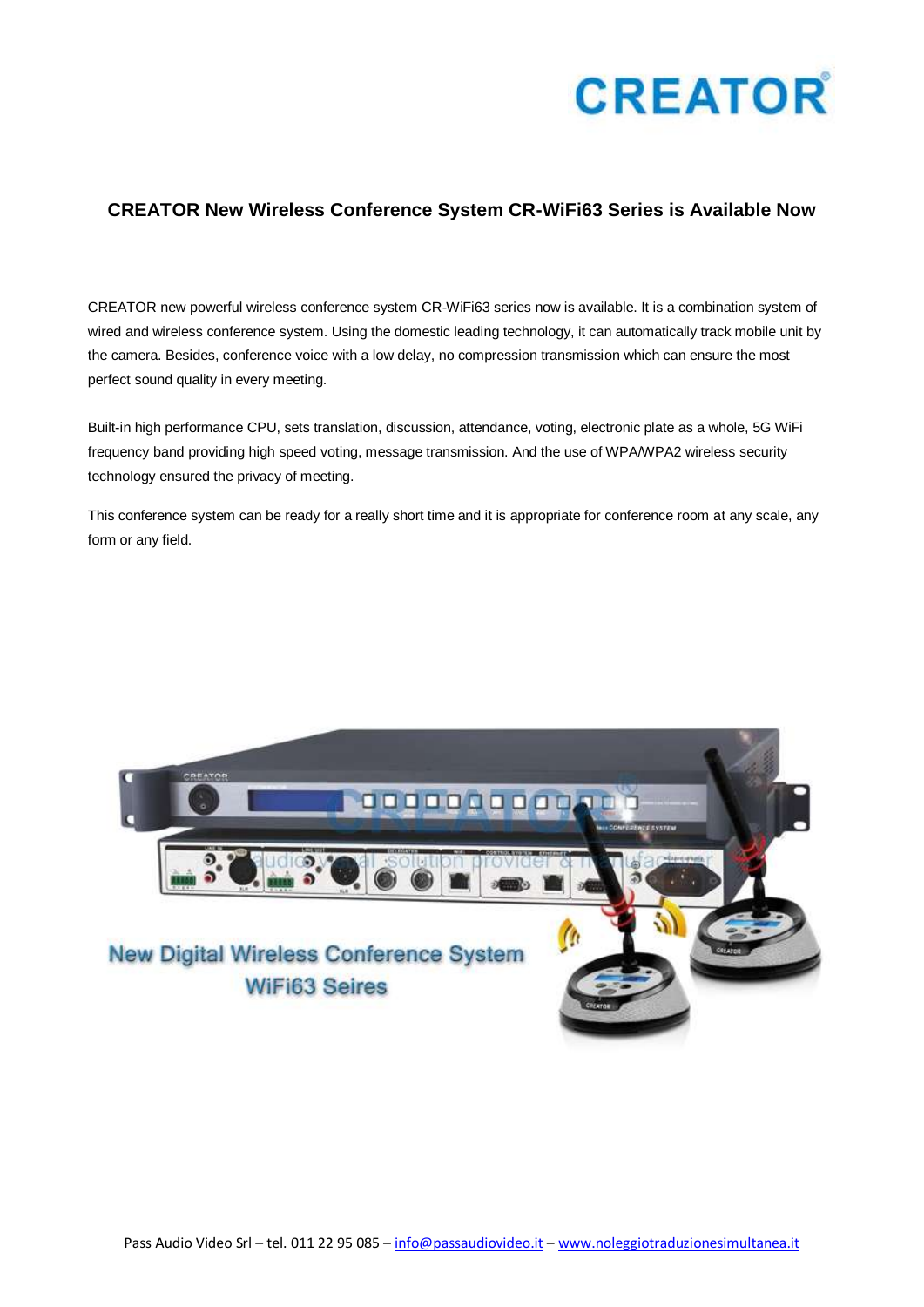

#### **Perfect combination for wired and wireless conference system**

The encryption WiFi conference controller CR-WiFi6301 can make the perfect combination of wired and wireless conference system. It can most support 4000 wired conference units, 240 wireless conference units CR-WiFi6302/04B. Whilst, it is totally compatible with DIG full digital conference system, the wired conference units are designed to connect circularly. Both wired and wireless conference units support PC software management and safety management. CR-WiFi6301 supports the conference unit partition, support 4 speakers partition output, it can effectively improve the microphone gain to avoid howling, any one output interface can be connected to the remote video conference system. CREATOR pay much attention on details to make sure every successful meeting.